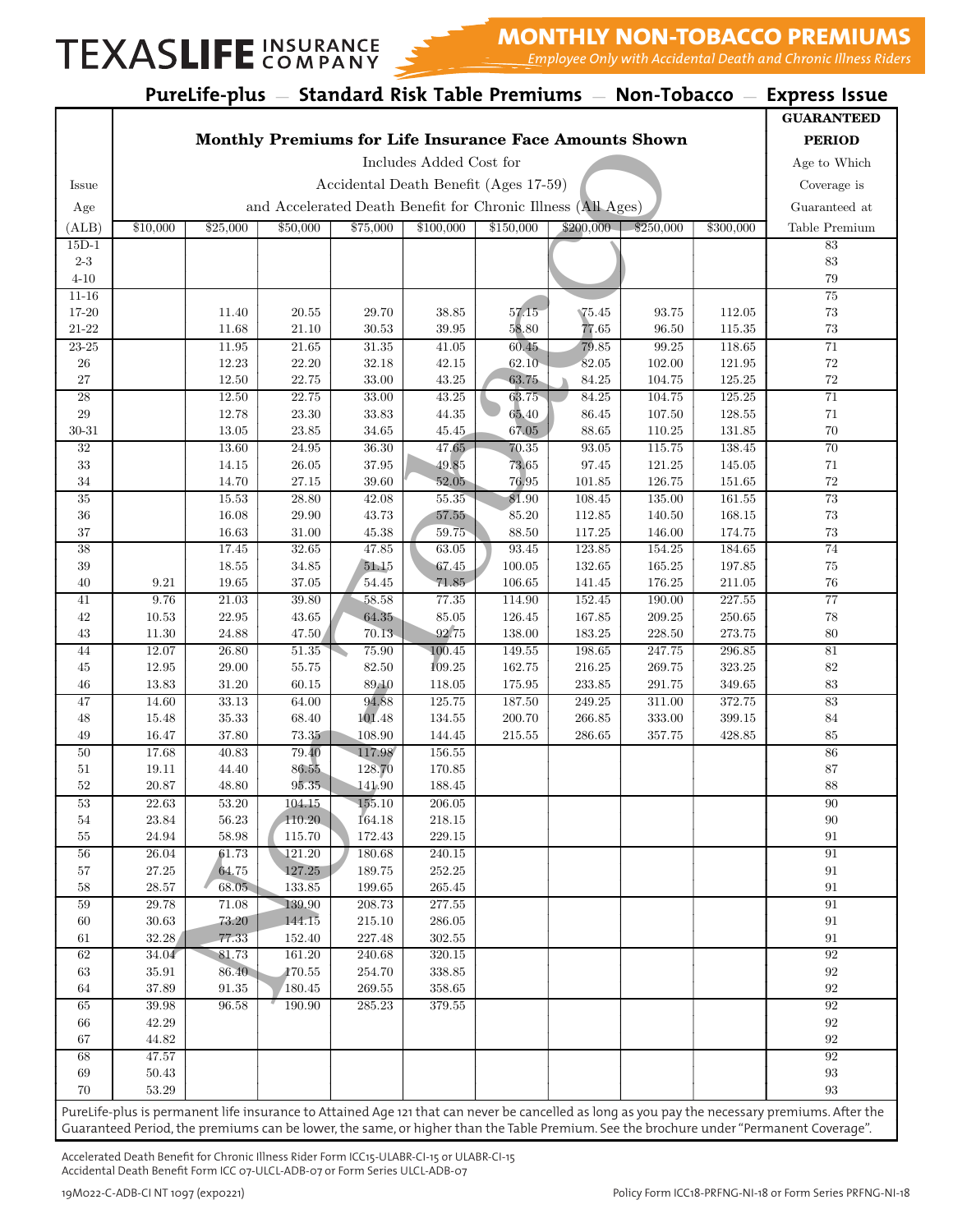# TEXASLIFE INSURANCE EMPLOYEE MONTHLY PREMIUMS

|                         |                                                              |                      |                    |                  |                          |                  |                  |                  |                      | PureLife-plus - Standard Risk Table Premiums - Tobacco - Express Issue                                                                         |
|-------------------------|--------------------------------------------------------------|----------------------|--------------------|------------------|--------------------------|------------------|------------------|------------------|----------------------|------------------------------------------------------------------------------------------------------------------------------------------------|
|                         |                                                              |                      |                    |                  |                          |                  |                  |                  |                      | GUARANTEED                                                                                                                                     |
|                         | Monthly Premiums for Life Insurance Face Amounts Shown       |                      |                    |                  |                          |                  |                  |                  | PERIOD               |                                                                                                                                                |
|                         | Includes Added Cost for                                      |                      |                    |                  |                          |                  |                  |                  | Age to Which         |                                                                                                                                                |
| Issue                   | Accidental Death Benefit (Ages 17-59)                        |                      |                    |                  |                          |                  |                  |                  | Coverage is          |                                                                                                                                                |
| Age                     | and Accelerated Death Benefit for Chronic Illness (All Ages) |                      |                    |                  |                          |                  |                  |                  |                      | Guaranteed at                                                                                                                                  |
| (ALB)                   | \$10,000                                                     | \$25,000             | \$50,000           | \$75,000         | \$100,000                | \$150,000        | \$200,000        | \$250,000        | \$300,000            | Table Premium                                                                                                                                  |
| $15\mathrm{D}\text{-}1$ |                                                              |                      |                    |                  |                          |                  |                  |                  |                      | 83                                                                                                                                             |
| $2-3$                   |                                                              |                      |                    |                  |                          |                  |                  |                  |                      | $83\,$                                                                                                                                         |
| $4 - 10$                |                                                              |                      |                    |                  |                          |                  |                  |                  |                      | 79                                                                                                                                             |
| $11 - 16$               |                                                              | 16.08                | 29.90              | 43.73            |                          |                  | 112.85           | 140.50           | 168.15               | 75<br>70                                                                                                                                       |
| $17 - 20$<br>$21 - 22$  |                                                              | 16.63                | 31.00              | 45.38            | 57.55<br>59.75           | 85.20<br>88.50   | 117.25           | 146.00           | 174.75               | 70                                                                                                                                             |
| $23 - 25$               |                                                              | 17.45                | $32.65\,$          | 47.85            | $63.05\,$                | 93.45            | 123.85           | 154.25           | 184.65               | 69                                                                                                                                             |
| 26                      |                                                              | 17.73                | 33.20              | 48.68            | 64.15                    | 95.10            | 126.05           | 157.00           | 187.95               | 69                                                                                                                                             |
| $27\,$                  |                                                              | 18.00                | $33.75\,$          | 49.50            | 65.25                    | 96.75            | 128.25           | 159.75           | 191.25               | 68                                                                                                                                             |
| $28\,$                  |                                                              | 18.28                | 34.30              | 50.33            | 66.35                    | 98.40            | 130.45           | 162.50           | 194.55               | 68                                                                                                                                             |
| $\,29$                  |                                                              | 18.55                | $34.85\,$          | 51.15            | 67.45                    | 100.05           | 132.65           | 165.25           | 197.85               | 68                                                                                                                                             |
| $30 - 31$               |                                                              | 20.75                | $39.25\,$          | $57.75\,$        | $76.25\,$                | 113.25           | 150.25           | $187.25\,$       | 224.25               | 69                                                                                                                                             |
| $\overline{32}$<br>33   |                                                              | 21.30<br>21.58       | 40.35<br>40.90     | 59.40<br>60.23   | 78.45<br>79.55           | 116.55<br>118.20 | 154.65<br>156.85 | 192.75<br>195.50 | 230.85<br>234.15     | 69<br>69                                                                                                                                       |
| $34\,$                  |                                                              | 21.85                | 41.45              | 61.05            | 80.65                    | 119.85           | 159.05           | 198.25           | 237.45               | 68                                                                                                                                             |
| $35\,$                  |                                                              | $23.23\,$            | 44.20              | 65.18            | 86.15                    | 128.10           | 170.05           | 212.00           | $253.95\,$           | 69                                                                                                                                             |
| 36                      |                                                              | 24.05                | 45.85              | 67.65            | 89.45                    | 133.05           | 176.65           | 220.25           | 263.85               | 69                                                                                                                                             |
| $37\,$                  |                                                              | 25.43                | 48.60              | 71.78            | 94.95                    | 141.30           | 187.65           | 234.00           | 280.35               | 70                                                                                                                                             |
| $\overline{38}$         |                                                              | 26.25                | 50.25              | 74.25            | 98.25                    | 146.25           | 194.25           | 242.25           | 290.25               | 70                                                                                                                                             |
| $39\,$                  |                                                              | 27.90                | $53.55\,$          | 79.20            | 104.85                   | 156.15           | 207.45           | 258.75           | 310.05               | 70                                                                                                                                             |
| 40                      | 13.50                                                        | 30.38                | $58.50\,$          | 86.63            | 114.75                   | 171.00           | 227.25           | 283.50           | 339.75               | 72                                                                                                                                             |
| 41                      | 14.27                                                        | $32.30\,$            | 62.35              | 92.40            | 122.45                   | 182.55           | 242.65           | 302.75           | $362.85\,$           | 73                                                                                                                                             |
| 42                      | 15.26                                                        | 34.78                | $67.30\,$          | 99.83            | 132.35                   | 197.40           | 262.45           | 327.50           | $392.55\,$           | 74                                                                                                                                             |
| $43\,$<br>44            | 16.80<br>17.68                                               | 38.63<br>40.83       | $75.00\,$<br>79.40 | 111.38<br>117.98 | 147.75<br>156.55         | 220.50<br>233.70 | 293.25<br>310.85 | 366.00<br>388.00 | 438.75<br>$465.15\,$ | 76<br>$77\,$                                                                                                                                   |
| $45\,$                  | 18.89                                                        | 43.85                | $85.45\,$          | 127.05           | 168.65                   | 251.85           | $335.05\,$       | 418.25           | 501.45               | 78                                                                                                                                             |
| 46                      | 19.99                                                        | 46.60                | 90.95              | 135.30           | 179.65                   | 268.35           | 357.05           | 445.75           | 534.45               | 79                                                                                                                                             |
| 47                      | 21.09                                                        | $\rm 49.35$          | 96.45              | 143.55           | $190.65\,$               | 284.85           | $379.05\,$       | 473.25           | $567.45\,$           | 79                                                                                                                                             |
| 48                      | 22.19                                                        | 52.10                | 101.95             | 151.80           | $201.65\,$               | 301.35           | 401.05           | 500.75           | 600.45               | 80                                                                                                                                             |
| 49                      | 23.95                                                        | 56.50                | 110.75             | 165.00           | 219.25                   | 327.75           | 436.25           | 544.75           | 653.25               | 82                                                                                                                                             |
| $50\,$                  | 25.16                                                        | 59.53                | 116.80             | 174.08           | 231.35                   |                  |                  |                  |                      | 82                                                                                                                                             |
| $51\,$                  | $27.03\,$                                                    | $64.20\,$            | $126.15\,$         | 188.10           | $250.05\,$               |                  |                  |                  |                      | $83\,$                                                                                                                                         |
| 52<br>53                | 29.34                                                        | 69.98<br>74.65       | 137.70             | 205.43<br>219.45 | $273.15\,$               |                  |                  |                  |                      | 85<br>87                                                                                                                                       |
| $54\,$                  | 31.21<br>32.75                                               | 78.50                | 147.05<br>154.75   | 231.00           | $291.85\,$<br>$307.25\,$ |                  |                  |                  |                      | 87                                                                                                                                             |
| $55\,$                  | 34.29                                                        | 82.35                | 162.45             | $242.55\,$       | $322.65\,$               |                  |                  |                  |                      | 87                                                                                                                                             |
| $56\,$                  | 36.05                                                        | 86.75                | 171.25             | $255.75\,$       | $340.25\,$               |                  |                  |                  |                      | 87                                                                                                                                             |
| 57                      | $37.70\,$                                                    | 90.88                | 179.50             | $268.13\,$       | $356.75\,$               |                  |                  |                  |                      | 87                                                                                                                                             |
| $58\,$                  | $39.68\,$                                                    | $\boldsymbol{95.83}$ | $189.40\,$         | 282.98           | 376.55                   |                  |                  |                  |                      | 87                                                                                                                                             |
| $59\,$                  | 41.33                                                        | $\boldsymbol{99.95}$ | $197.65\,$         | 295.35           | $393.05\,$               |                  |                  |                  |                      | 87                                                                                                                                             |
| 60                      | 42.51                                                        | 102.90               | $203.55\,$         | $304.20\,$       | $404.85\,$               |                  |                  |                  |                      | 87                                                                                                                                             |
| 61                      | 45.37                                                        | 110.05               | 217.85             | 325.65           | $433.45\,$               |                  |                  |                  |                      | 88                                                                                                                                             |
| 62<br>63                | 48.01<br>50.54                                               | 116.65<br>122.98     | 231.05<br>243.70   | 345.45<br>364.43 | 459.85<br>485.15         |                  |                  |                  |                      | 88<br>88                                                                                                                                       |
| 64                      | $53.07\,$                                                    | 129.30               | $256.35\,$         | $383.40\,$       | 510.45                   |                  |                  |                  |                      | $89\,$                                                                                                                                         |
| 65                      | 55.71                                                        | 135.90               | 269.55             | 403.20           | 536.85                   |                  |                  |                  |                      | 89                                                                                                                                             |
| 66                      | 58.57                                                        |                      |                    |                  |                          |                  |                  |                  |                      | 89                                                                                                                                             |
| 67                      | 61.65                                                        |                      |                    |                  |                          |                  |                  |                  |                      | 89                                                                                                                                             |
| 68                      | 64.84                                                        |                      |                    |                  |                          |                  |                  |                  |                      | 89                                                                                                                                             |
| 69                      | 68.25                                                        |                      |                    |                  |                          |                  |                  |                  |                      | 89                                                                                                                                             |
| $70\,$                  | 71.88                                                        |                      |                    |                  |                          |                  |                  |                  |                      | 90                                                                                                                                             |
|                         |                                                              |                      |                    |                  |                          |                  |                  |                  |                      | PureLife-plus is permanent life insurance to Attained Age 121 that can never be cancelled as long as you pay the necessary premiums. After the |
|                         |                                                              |                      |                    |                  |                          |                  |                  |                  |                      | Guaranteed Period, the premiums can be lower, the same, or higher than the Table Premium. See the brochure under "Permanent Coverage".         |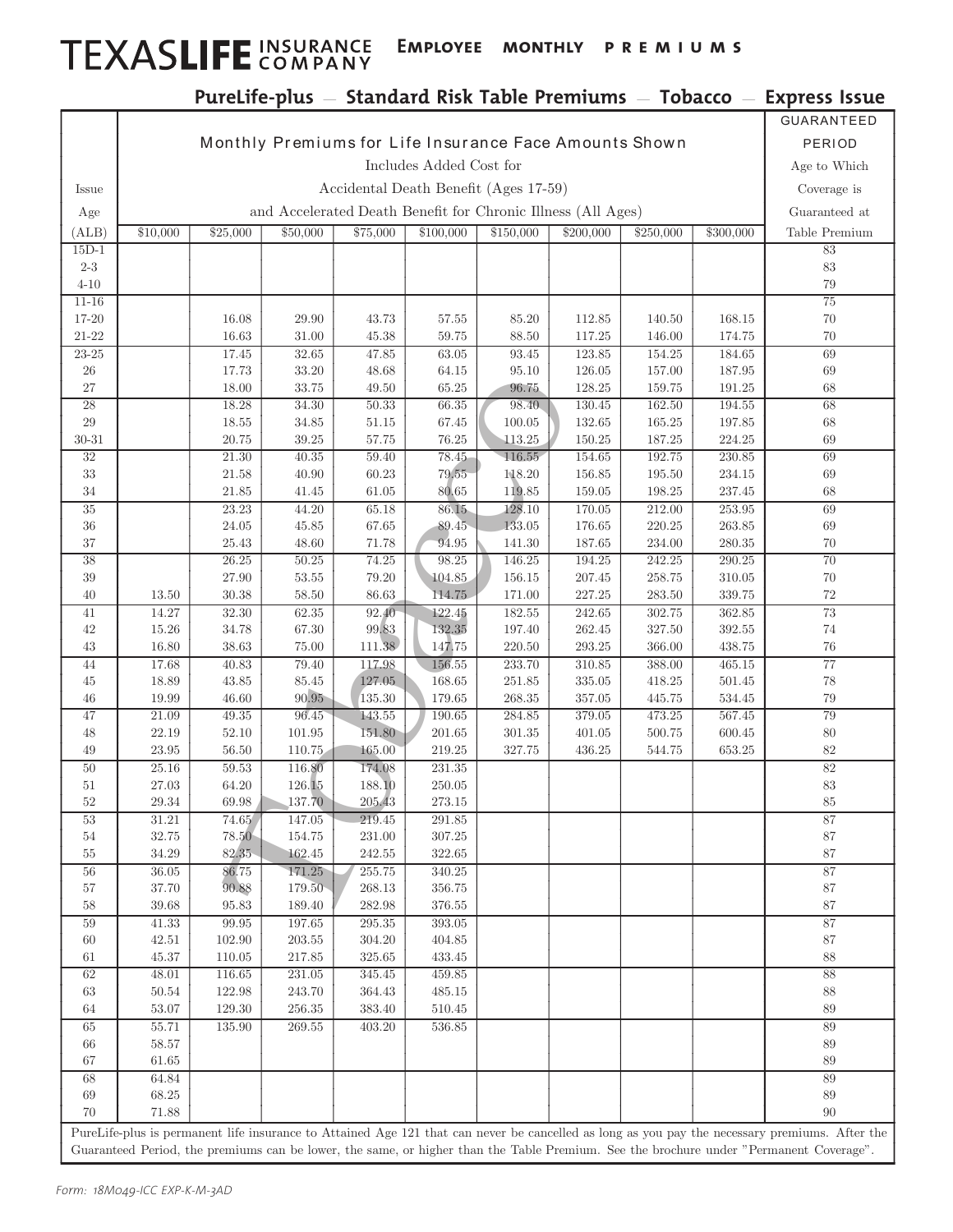## TEXASLIFE INSURANCE SPOUSE/CHILD MONTHLY PREMIUMS

#### PureLife-plus — Standard Risk Table Premiums — Non-Tobacco — Express Issue

|                        |                                                        |                    |                        |                      |                  |                  |                        |                  |                  | GUARANTEED                                                                                                                                     |
|------------------------|--------------------------------------------------------|--------------------|------------------------|----------------------|------------------|------------------|------------------------|------------------|------------------|------------------------------------------------------------------------------------------------------------------------------------------------|
|                        | Monthly Premiums for Life Insurance Face Amounts Shown |                    |                        |                      |                  |                  |                        |                  |                  | PERIOD                                                                                                                                         |
|                        | Includes Added Cost for                                |                    |                        |                      |                  |                  |                        |                  | Age to Which     |                                                                                                                                                |
| Issue                  | Accidental Death Benefit (Ages 17-59)                  |                    |                        |                      |                  |                  |                        |                  | Coverage is      |                                                                                                                                                |
| Age                    |                                                        |                    |                        |                      |                  |                  |                        |                  |                  | Guaranteed at                                                                                                                                  |
| (ALB)                  | \$10,000                                               | \$25,000           | \$50,000               | \$75,000             | \$100,000        | \$150,000        | \$200,000              | \$250,000        | \$300,000        | Table Premium                                                                                                                                  |
| $15D-1$                |                                                        | 8.00               | 13.75                  |                      |                  |                  |                        |                  |                  | $83\,$                                                                                                                                         |
| $2\hbox{-}3$           |                                                        | $8.25\,$           | 14.25                  |                      |                  |                  |                        |                  |                  | $83\,$                                                                                                                                         |
| $4 - 10$               |                                                        | 8.50               | 14.75                  |                      |                  |                  |                        |                  |                  | 79                                                                                                                                             |
| $11 - 16$              |                                                        | 8.75               | $15.25\,$              |                      |                  |                  |                        |                  |                  | 75                                                                                                                                             |
| 17-20                  |                                                        | 10.75              | 19.25                  | 27.75                | 36.25            | 53.25            | $\P 70.25$             | 87.25            | 104.25           | 73                                                                                                                                             |
| $21 - 22$<br>$23 - 25$ |                                                        | 11.00<br>11.25     | 19.75<br>20.25         | 28.50<br>29.25       | 37.25<br>38.25   | 54.75<br>56.25   | 72.25<br>74.25         | 89.75<br>92.25   | 107.25<br>110.25 | 73<br>$71\,$                                                                                                                                   |
| 26                     |                                                        | 11.50              | 20.75                  | 30.00                | 39.25            | 57.75            | 76.25                  | 94.75            | 113.25           | 72                                                                                                                                             |
| $27\,$                 |                                                        | 11.75              | $21.25\,$              | 30.75                | 40.25            | $59.25\,$        | $78.25\,$              | 97.25            | 116.25           | $72\,$                                                                                                                                         |
| 28                     |                                                        | 11.75              | 21.25                  | 30.75                | 40.25            | 59.25            | 78.25                  | 97.25            | 116.25           | $\overline{71}$                                                                                                                                |
| 29                     |                                                        | 12.00              | $21.75\,$              | 31.50                | 41.25            | 60.75            | $80.25\,$              | 99.75            | 119.25           | $71\,$                                                                                                                                         |
| $30 - 31$              |                                                        | 12.25              | $22.25\,$              | 32.25                | 42.25            | 62.25            | $82.25\,$              | 102.25           | 122.25           | 70                                                                                                                                             |
| 32                     |                                                        | 12.75              | 23.25                  | 33.75                | 44.25            | 65.25            | 86.25                  | 107.25           | 128.25           | 70                                                                                                                                             |
| 33<br>34               |                                                        | 13.25<br>13.75     | 24.25<br>$25.25\,$     | 35.25<br>36.75       | 46.25<br>48.25   | 68.25<br>71.25   | $90.25\,$<br>$94.25\,$ | 112.25<br>117.25 | 134.25<br>140.25 | 71<br>72                                                                                                                                       |
| 35                     |                                                        | 14.50              | $26.75\,$              | 39.00                | 51.25            | 75.75            | $100.25\,$             | 124.75           | 149.25           | 73                                                                                                                                             |
| 36                     |                                                        | 15.00              | $27.75\,$              | 40.50                | 53.25            | 78.75            | 104.25                 | 129.75           | 155.25           | $73\,$                                                                                                                                         |
| 37                     |                                                        | 15.50              | 28.75                  | 42.00                | $55.25\,$        | 81.75            | 108.25                 | 134.75           | 161.25           | $73\,$                                                                                                                                         |
| 38                     |                                                        | 16.25              | 30.25                  | 44.25                | 58.25            | 86.25            | 114.25                 | 142.25           | 170.25           | 74                                                                                                                                             |
| 39                     |                                                        | 17.25              | 32.25                  | 47.25                | 62.25            | 92.25            | 122.25                 | 152.25           | 182.25           | 75                                                                                                                                             |
| 40                     | 8.65                                                   | 18.25              | 34.25                  | 50.25                | 66.25            | 98.25            | 130.25                 | 162.25           | 194.25           | 76                                                                                                                                             |
| 41<br>42               | 9.15<br>9.85                                           | 19.50<br>$21.25\,$ | $36.75\,$<br>$40.25\,$ | 54.00<br>59.25       | 71.25<br>78.25   | 105.75<br>116.25 | 140.25<br>154.25       | 174.75<br>192.25 | 209.25<br>230.25 | 77<br>78                                                                                                                                       |
| 43                     | 10.55                                                  | 23.00              | $43.75\,$              | 64.50                | 85.25            | 126.75           | 168.25                 | 209.75           | 251.25           | 80                                                                                                                                             |
| 44                     | 11.25                                                  | 24.75              | 47.25                  | 69.75                | 92.25            | 137.25           | 182.25                 | 227.25           | 272.25           | 81                                                                                                                                             |
| 45                     | 12.05                                                  | 26.75              | 51.25                  | 75.75                | 100.25           | 149.25           | 198.25                 | 247.25           | 296.25           | 82                                                                                                                                             |
| 46                     | 12.85                                                  | 28.75              | $55.25\,$              | 81.75                | 108.25           | 161.25           | $214.25\,$             | 267.25           | 320.25           | $83\,$                                                                                                                                         |
| 47                     | $13.55\,$                                              | $30.50\,$          | $58.75\,$              | 87.00                | 115.25           | 171.75           | 228.25                 | 284.75           | 341.25           | 83                                                                                                                                             |
| 48<br>49               | 14.35<br>15.25                                         | 32.50              | 62.75                  | 93.00<br>99.75       | 123.25           | 183.75           | 244.25<br>262.25       | 304.75           | 365.25<br>392.25 | 84<br>85                                                                                                                                       |
| 50                     | $16.35\,$                                              | 34.75<br>37.50     | 67.25<br>72.75         | 108.00               | 132.25<br>143.25 | 197.25           |                        | 327.25           |                  | 86                                                                                                                                             |
| 51                     | 17.65                                                  | 40.75              | 79.25                  | 117.75               | 156.25           |                  |                        |                  |                  | 87                                                                                                                                             |
| 52                     | 19.25                                                  | 44.75              | 87.25                  | 129.75               | 172.25           |                  |                        |                  |                  | 88                                                                                                                                             |
| 53                     | $20.85\,$                                              | 48.75              | 95.25                  | 141.75               | $188.25\,$       |                  |                        |                  |                  | $90\,$                                                                                                                                         |
| 54                     | $21.95\,$                                              | $51.50\,$          | 100.75                 | 150.00               | 199.25           |                  |                        |                  |                  | 90                                                                                                                                             |
| 55                     | $22.95\,$                                              | $54.00\,$          | 105.75                 | 157.50               | $209.25\,$       |                  |                        |                  |                  | 91                                                                                                                                             |
| 56<br>57               | 23.95<br>25.05                                         | 56.50<br>59.25     | 110.75<br>116.25       | 165.00<br>173.25     | 219.25<br>230.25 |                  |                        |                  |                  | 91<br>91                                                                                                                                       |
| 58                     | 26.25                                                  | 62.25              | 122.25                 | 182.25               | 242.25           |                  |                        |                  |                  | 91                                                                                                                                             |
| 59                     | 27.35                                                  | 65.00              | 127.75                 | 190.50               | 253.25           |                  |                        |                  |                  | 91                                                                                                                                             |
| 60                     | 28.05                                                  | 66.75              | 131.25                 | 195.75               | 260.25           |                  |                        |                  |                  | 91                                                                                                                                             |
| 61                     | 29.55                                                  | 70.50              | 138.75                 | 207.00               | $275.25\,$       |                  |                        |                  |                  | 91                                                                                                                                             |
| 62                     | 31.15                                                  | 74.50              | 146.75                 | 219.00               | 291.25           |                  |                        |                  |                  | 92                                                                                                                                             |
| $63\,$<br>64           | $32.85\,$                                              | 78.75              | $155.25\,$<br>164.25   | 231.75<br>$245.25\,$ | 308.25           |                  |                        |                  |                  | $\boldsymbol{92}$<br>92                                                                                                                        |
| 65                     | 34.65<br>36.55                                         | $83.25\,$<br>88.00 | 173.75                 | $259.50\,$           | 326.25<br>345.25 |                  |                        |                  |                  | 92                                                                                                                                             |
| 66                     | 38.65                                                  |                    |                        |                      |                  |                  |                        |                  |                  | $\rm 92$                                                                                                                                       |
| 67                     | $40.95\,$                                              |                    |                        |                      |                  |                  |                        |                  |                  | 92                                                                                                                                             |
| 68                     | 43.45                                                  |                    |                        |                      |                  |                  |                        |                  |                  | 92                                                                                                                                             |
| 69                     | 46.05                                                  |                    |                        |                      |                  |                  |                        |                  |                  | 93                                                                                                                                             |
| 70                     | 48.65                                                  |                    |                        |                      |                  |                  |                        |                  |                  | 93                                                                                                                                             |
|                        |                                                        |                    |                        |                      |                  |                  |                        |                  |                  | PureLife-plus is permanent life insurance to Attained Age 121 that can never be cancelled as long as you pay the necessary premiums. After the |
|                        |                                                        |                    |                        |                      |                  |                  |                        |                  |                  | Guaranteed Period, the premiums can be lower, the same, or higher than the Table Premium. See the brochure under "Permanent Coverage".         |